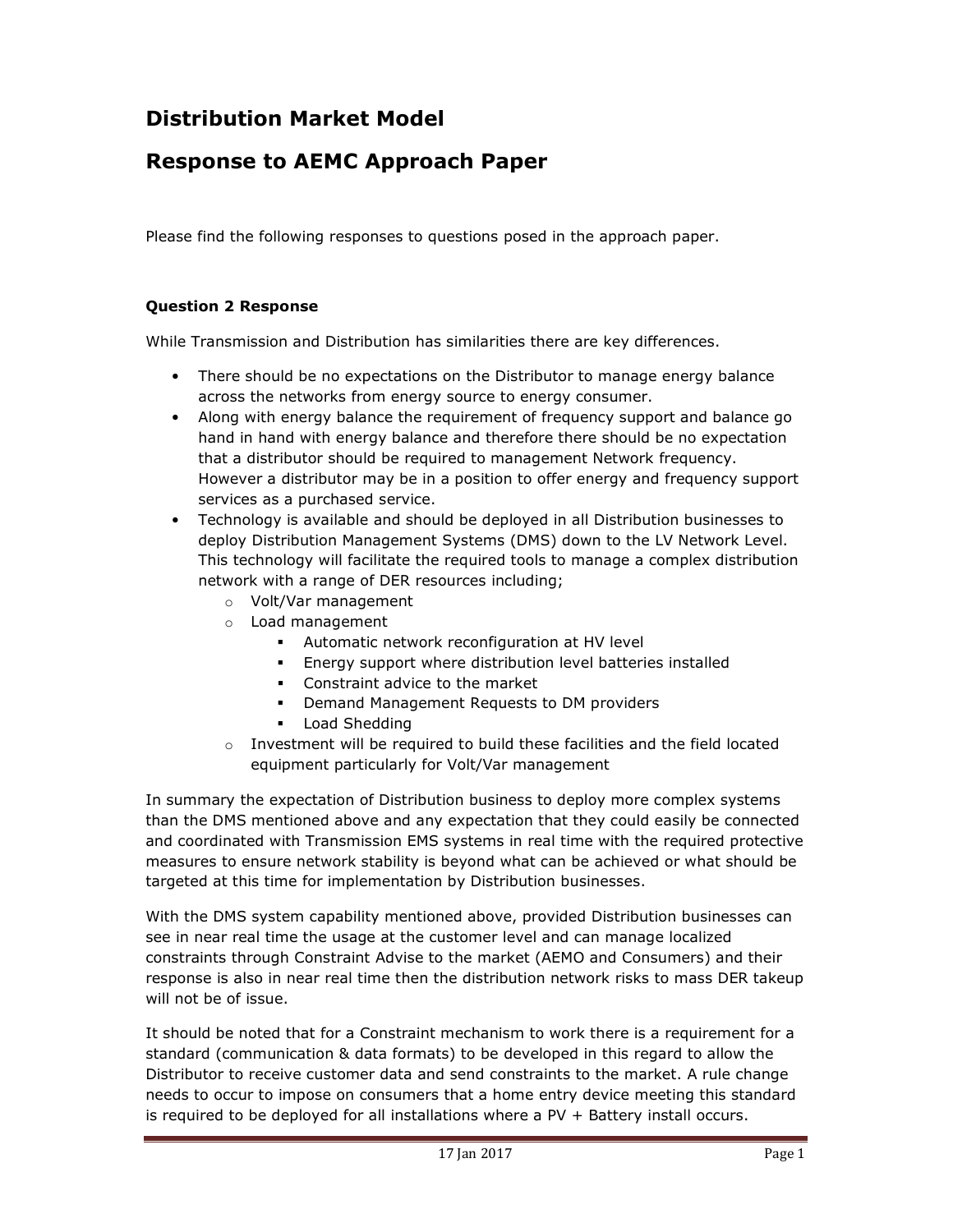#### Question 4

AEMO's responsibility to understand the status of Distribution Energy Resources at the low voltage network level needs to established in the rules. This requirement is fundamental in being able to effectively managing the requirements of energy security.

In summary with visibility of LV customer DER resources (PV, Battery and other), AEMO will be able to model

- Solar resource across the NEM and by integration of cloud cover models will be able to predict/forecast the Solar generation resource in the NEM
- Battery Stored Capacity at any time in the NEM. This will assist in understanding the NEM stability risk at any point in time and allow AEMO to call on stored battery energy in regions as required to support the Network stability and energy balance.
- The NEM over the long term, understand how DER deployment is occurring and playing out, better value centralized generation and therefore better plan the future requirements of the NEM.

#### Question 5

The response to question 2 above indicates that there is a natural delineation of monitoring and control required between distributors, Transmission and AEMO.

For a distributor to manage its network, tools in the way of a more capable DMS needs to be deployed. At the same time however a Distributor and AEMO need to understand and have visibility at the consumer level. Therefore a mechanism needs to be established to require better visibility of DER at the consumer level (PV, Batteries & other) to allow the Distributor or AEMO to send to the consumer, constraint/support requests to manage issues of Voltage, frequency and Load constraints.

In summary if the right mechanisms and standards are put in place quickly with communications established to a home entry device (Home Energy Management System) then AEMO, Transmission and Distribution can continue to operate effectively in a manner similar to present areas of control.

#### Question 6

It is important that the consumer and market promotes competition and development in a least cost manner. With increased price signals and headroom in capacity within the networks the majority of the time (99%+) the market will regulate and operate without the need for constraint or security management.

There is however the need for AEMO, Transmission and Distribution to be able to take control of and apply constraint/support management as required to maintain the safety, stability and security of the electricity system or parts thereof from time to time.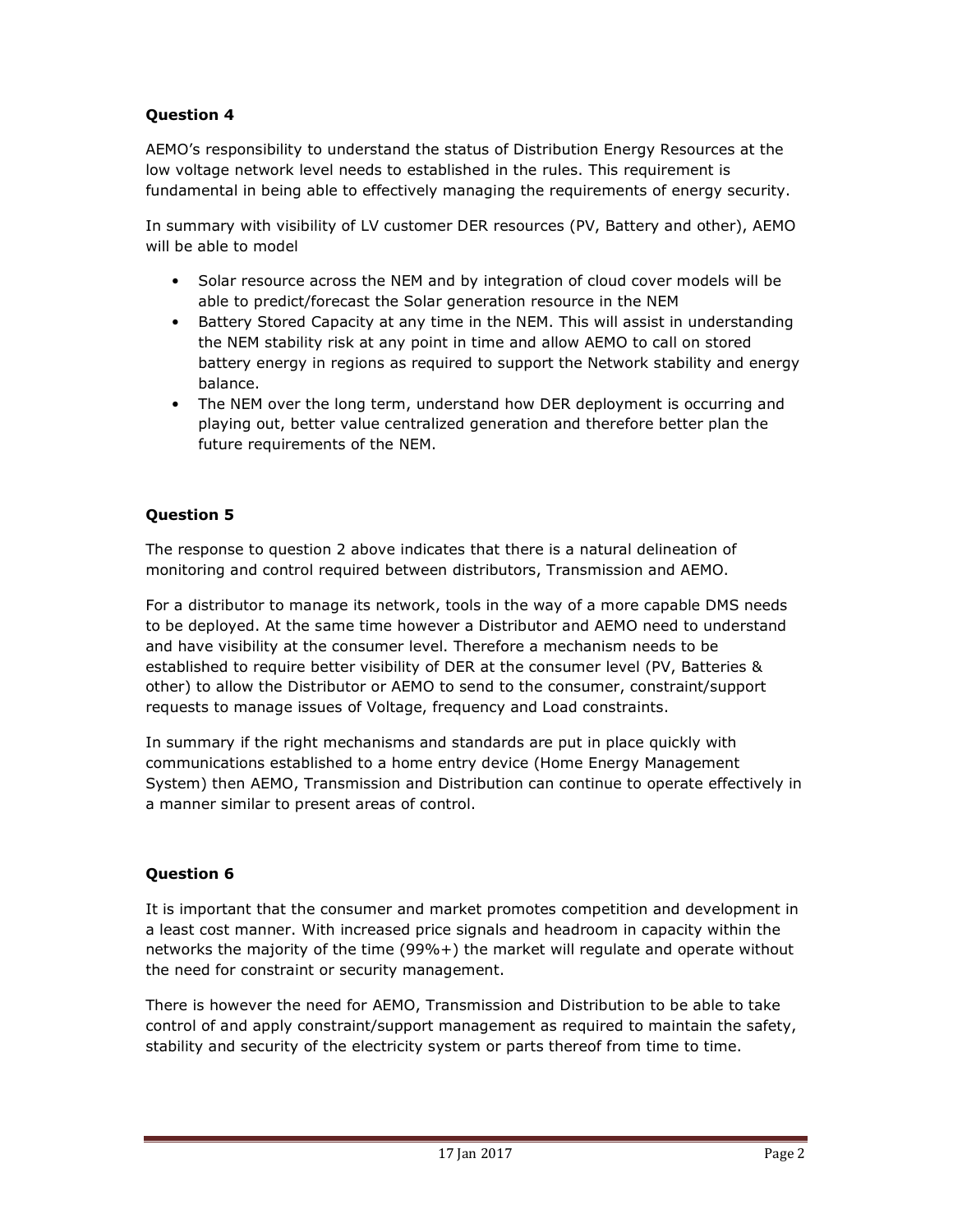#### Question 7

The commission need to consider the supporting standards as a priority and to do this must establish a robust road map otherwise the early design and application of standards will fall behind and the ability to manage the network safety, stability and security will be lost without a large expense to rework systems and consumer equipment.

The commission also needs to seriously consider the requirements with the interface to the consumer residence. In my view there is a strong need to apply a requirement on consumers where PV, Batteries and smart appliances are installed that a Home Entry Device be deployed to allow effective management within the home and allow coordinated communication to the retailer and AEMO/Distributor. Communication standards can be applied to device to ensure interaction with all parties and DERs and appliances.

#### Question 8

In general I agree with the analysis provided.

#### Question 9

While the opportunities put forward are solutions and can be implemented the impact verses cost varies substantially and I view solutions that are standards based and can be added to existing hardware both in AEMO EMS, the Distribution DMS and Customer Interface is the best solution for safety and security of the electricity system.

It might appear extreme that I suggest a customer entry point via a Home entry device but if metering functionality is provided in this device, efficiency can be gained in in the communications interface and the processing capability that is already provided in smart meters. Therefore the impact of mandating a device as part of a PV + Battery installation will not be significant as a separate control device would have also been required for PV, Battery and appliances.

The communication interface to the meter data provider and retailer will still allow price market signals and my proposal does not push against the need for market competition and using pricing signals to manage load. This will actually ensure the energy flows through the network will remain within the networks capability for the majority of the time but in the end a mechanism for security, stability and safety needs to be implemented where AEMO, Transmission and Distribution know they have the capability of managing the rare instances where the market pricing cannot cater for extreme or unforeseen events.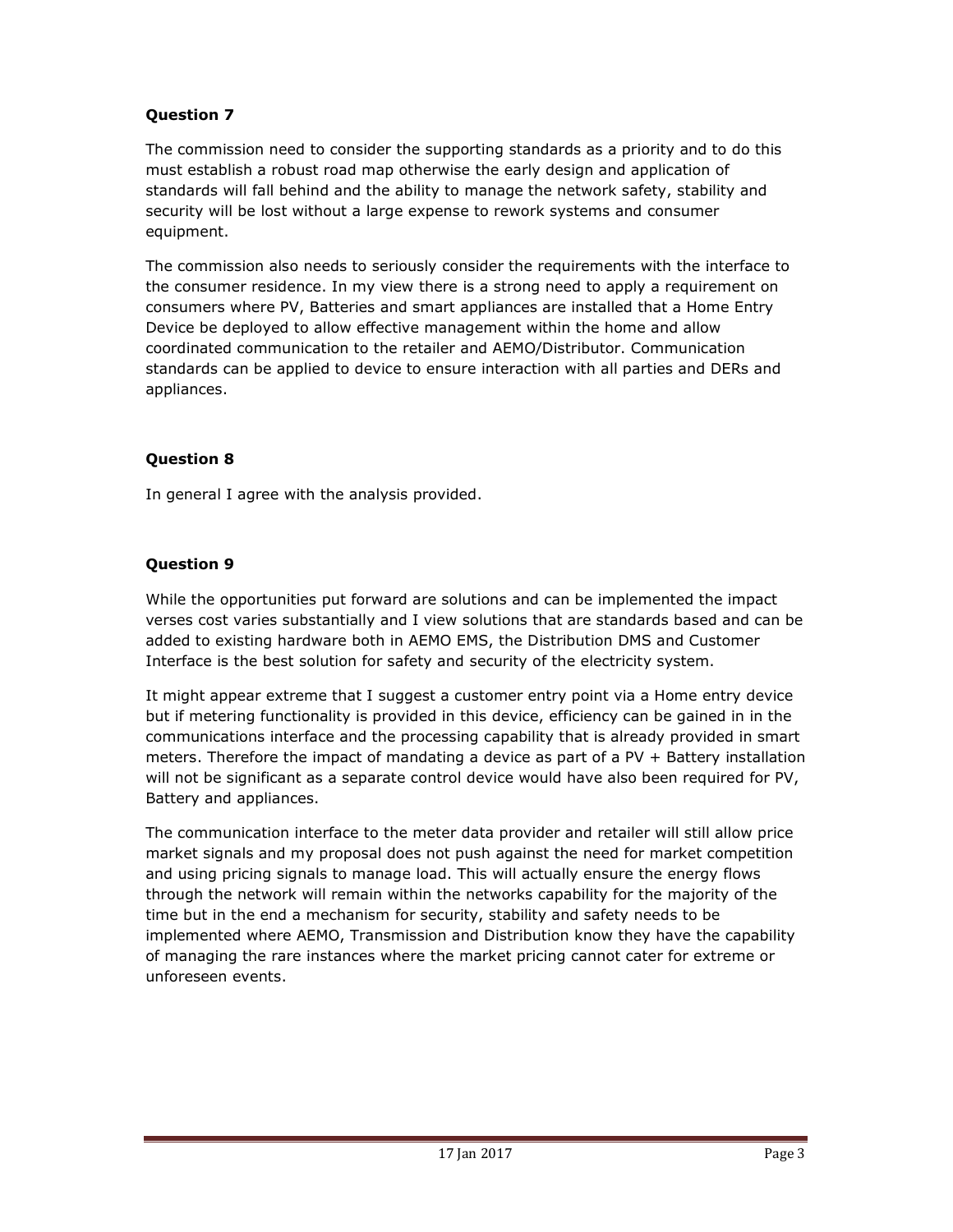#### Question 10

The Regulator should require all distributors to implement a sophisticated DMS system down to the LV level where Volt/Var algorithms and load constraint analysis can be run in real time to identify distribution network constrains apply network adjustments where available through control of distribution devices or if this is not sufficient send a constraint requirement to the Market.

The Regulator & Standards Australia need to set up Standards and make them mandatory for the movement of data and control across communication networks between Distributors, AEMO and Customers

AEMO needs to enhance its Systems to understand in near real time DER at the LV level in order to better plan the NEM, and manage stability and security.

The regulator needs to rule where consumers install Batteries that a home entry device meeting new data and control standards be installed.

In relation to grid technical issues these should remain the domain of the network owner to analyse and provide the lowest cost solutions. The Regulator needs to understand the need and risk and fund network providers accordingly when issues are identified and funding requested. Risk should be shifted to the Regulator if funding is not provided to an appropriate level to manage the technical issue in an appropriate time frame.

#### Closing Remark and Solution Attachment

I would like to emphasise that I consider that market forces alone will not manage the increased complexity of DERs connected to the grid and with the emergence of smart appliances the ability to coordinate at a household level will become quite complex without a single view at the household level.

It is people's nature that consumers will want systems to set and forget and comfort will override price in extreme conditions.

This leads to the requirement that AEMO, Transmission and Distribution require a mechanism to manage constraints, security and stability. Device level independent control at the network level will not provide this and consumers will demand more than this agricultural methodology. However Systems based enhancements with robust standards and regulation down to a Home Entry Device can provide the management of constraints, security and stability.

Attached also is a presentation in regards to this approach.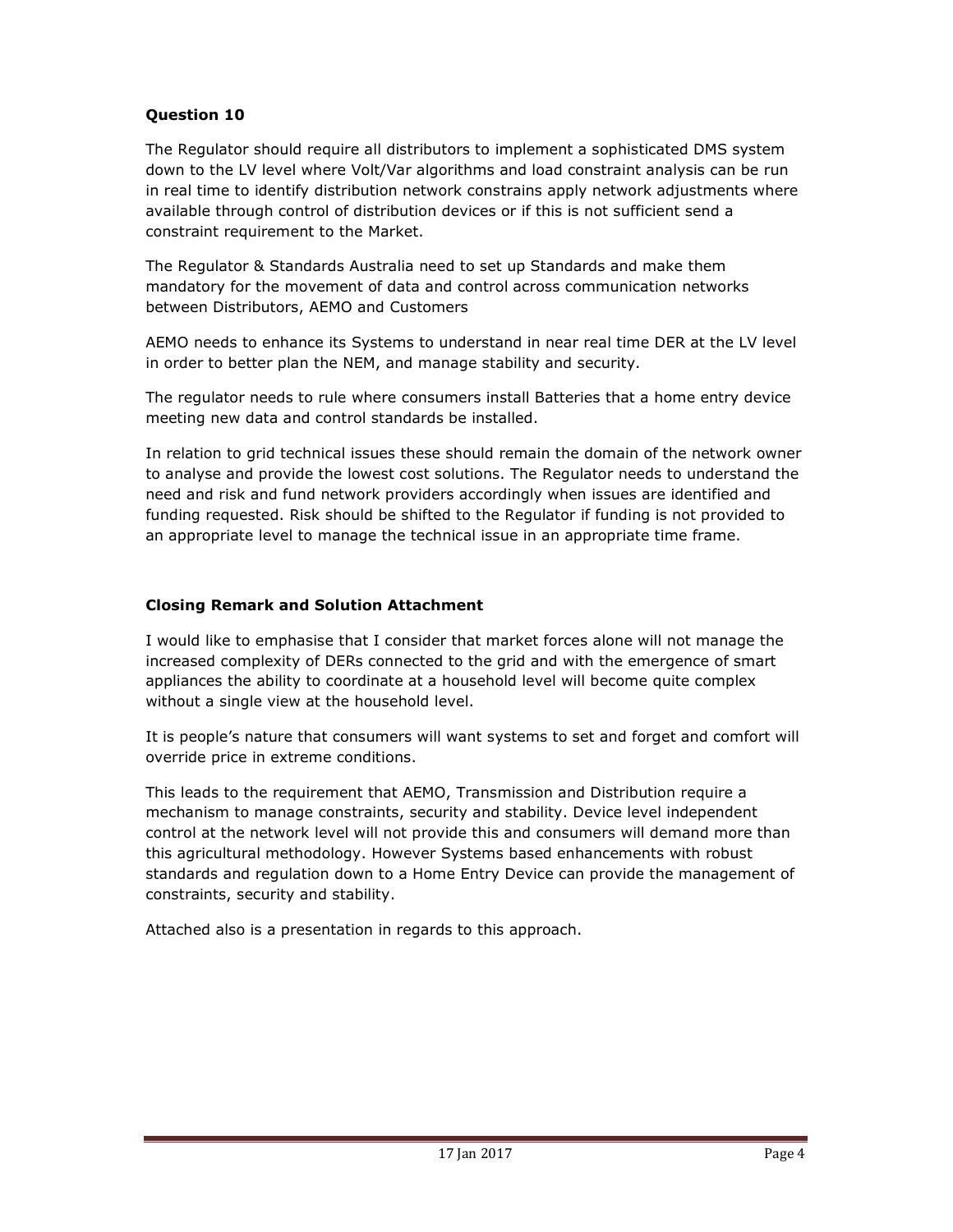# Managing Distributed Energy Resources A Team Solution -

8<sup>th</sup> Jan 2017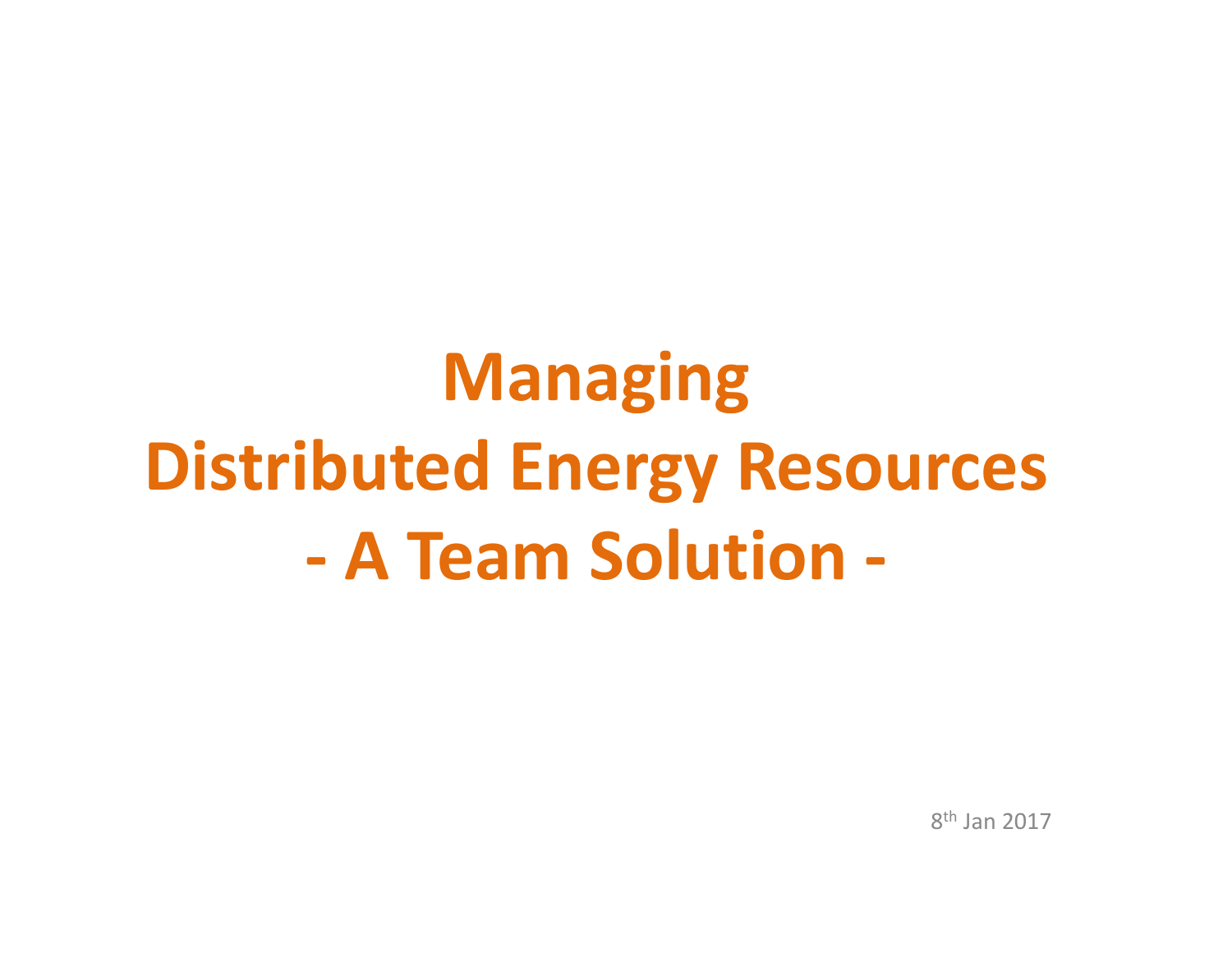### Managing a Distribution Network in an era of Customer Distributed Energy Resources

- • All players in the Electrical Energy Sector face a range of challenges as the uptake of Prosumer based Distributed Energy Resources occur.
- $\bullet$  For interoperability and two way energy flow to occur freely across a large prosumer base, the Distribution Networks need to ensure that energy flows occurring within the network are within the limits of the network design and code requirements.
- $\bullet$  As a society we also demand that Network Distributors manage costs and not invest in large capital programs based on short term or irregular peak demands.
- $\bullet$  The following slides present a simple method of achieving these goals through the adaption of new technologies in the Distribution Utility and in the home.
- $\bullet$  Note, this proposal is a direct action proposal, Distributor to Home. There are other opportunities that are tariff based that may also be feasible8/01/2017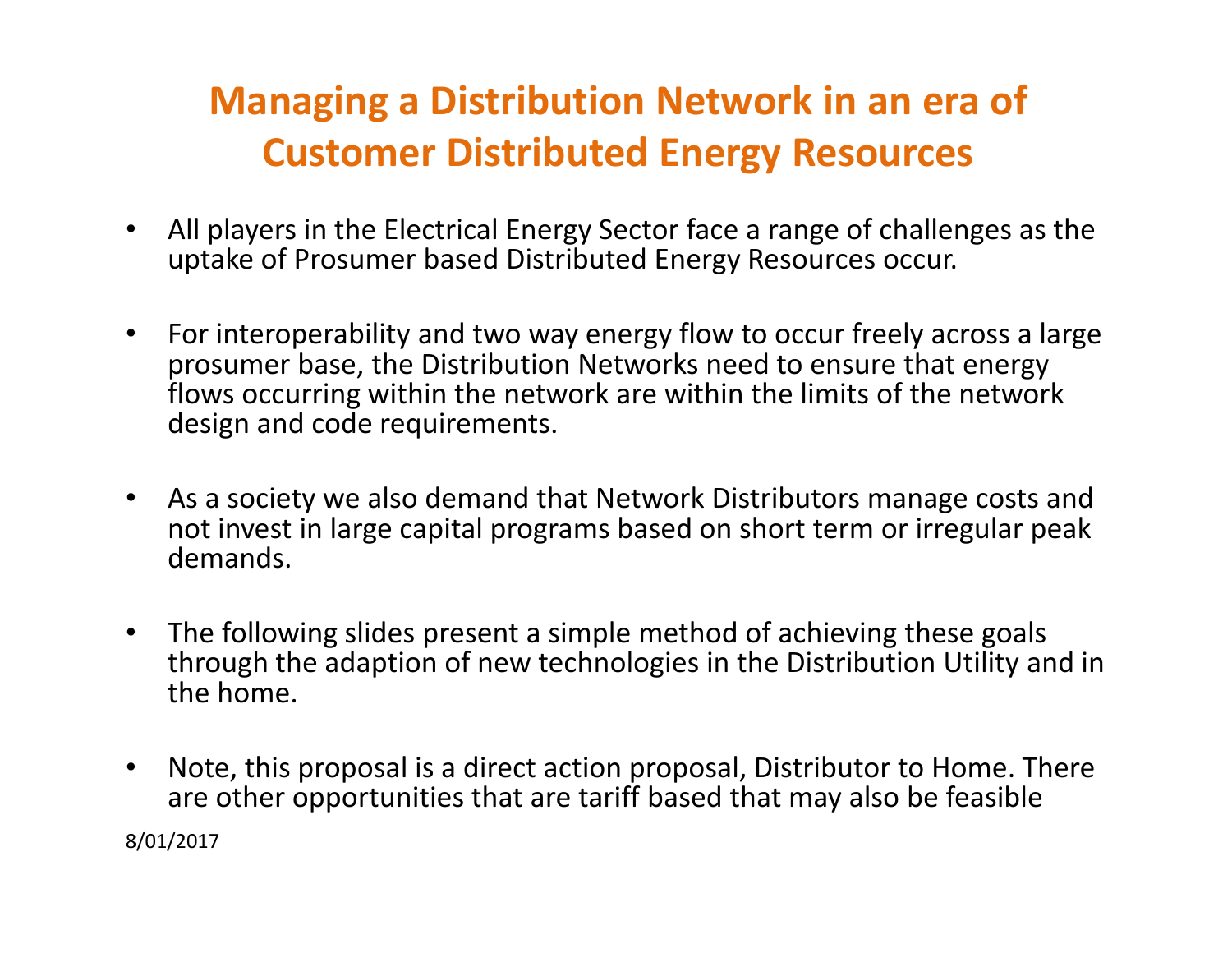## The Challenge

- $\bullet$  It must be understood that for any model to work the first step is for every utility to be able to understand the network constraints in real time.
	- All utilities are at different phases of implementing SCADA/DMS systems
	- There are many SCADA/DMS products and offerings that are utilised across utilities
	- The range of real-time data from the field varies enormously across utilities
		- Smart Meters, Substation monitoring, Feeder devices, Voltage control etc.
	- Regulation and capability varies vastly across utilities
- $\bullet$  The second challenge is for energy prosumers to be able to react to these constraints in real time.
	- Households are only beginning to understand the energy revolution journey
	- The systems to integrate and manage household energy is still developing
	- The availability and range of products in this market will be huge
	- Will prosumers pick the right product?
	- Retrofitting houses with a home management system will provide challenges
- $\bullet$  With the challenges on both sides will the two ever meet to create a truly integrated energy delivery system?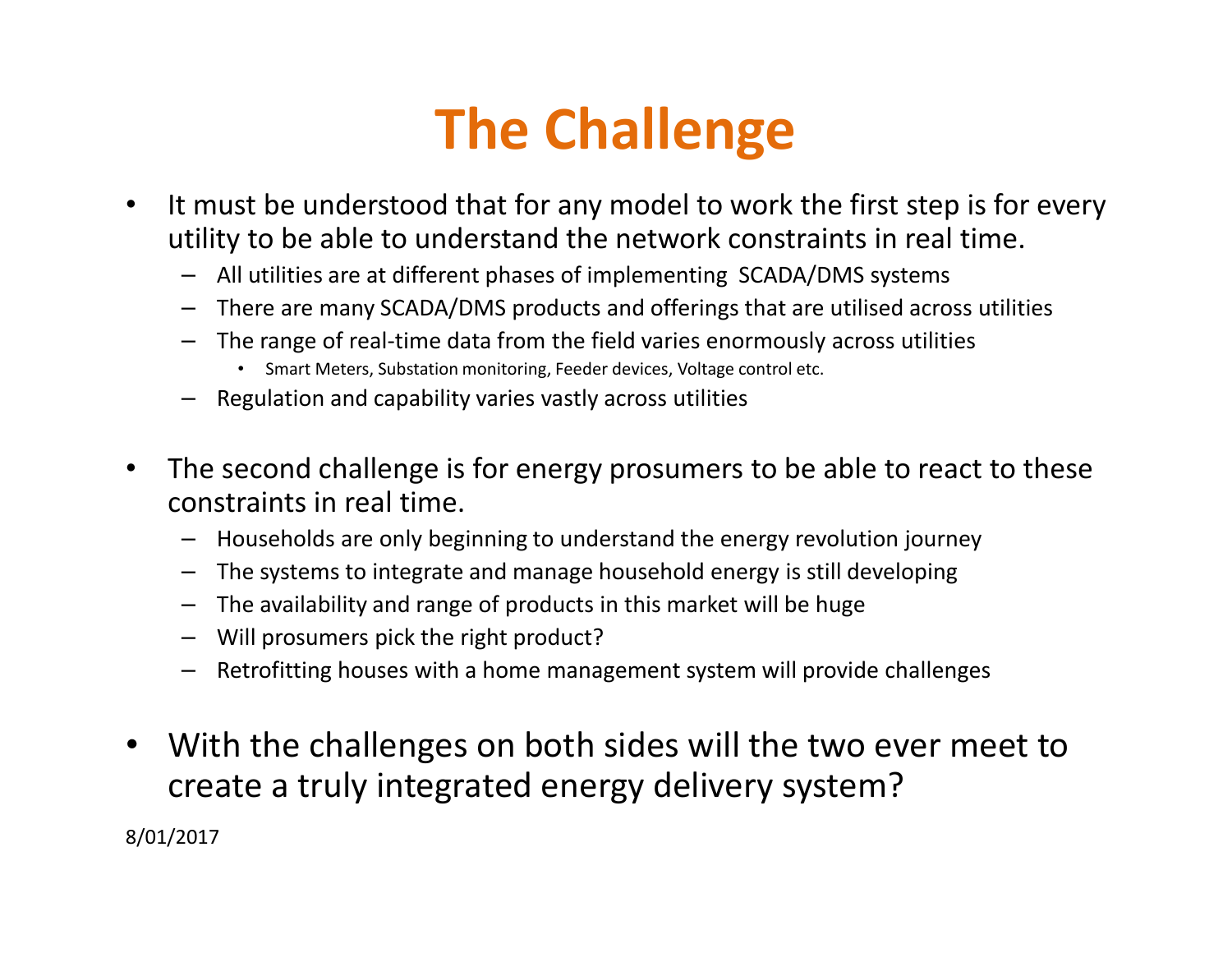### How can a truly integrated energy delivery system emerge

For this or any model to work it is required that

- $\bullet$  Utilities becoming smarter
	- Utilities need to adopt enhanced DMS systems that provide real time visibility down to the LV network level
	- That utilities have a view of household use in real time
	- That utilities understand network constraints down to the LV network level in real time.
	- That constrain signals be made available to the home in real time.
- Households embrace a home energy management system that will
	- Manage the energy generation, storage and usage needs of the home
	- Be able to react to utility network constraints
	- Provide a least cost energy solution for the household
	- Be able to down load and assimilate new appliance Apps
	- Be connected to the internet for pricing and constrain signals
- $\bullet$  A data exchange interoperability mechanism is established.
	- –A vendor/utility independent mind that connects utilities and HEMs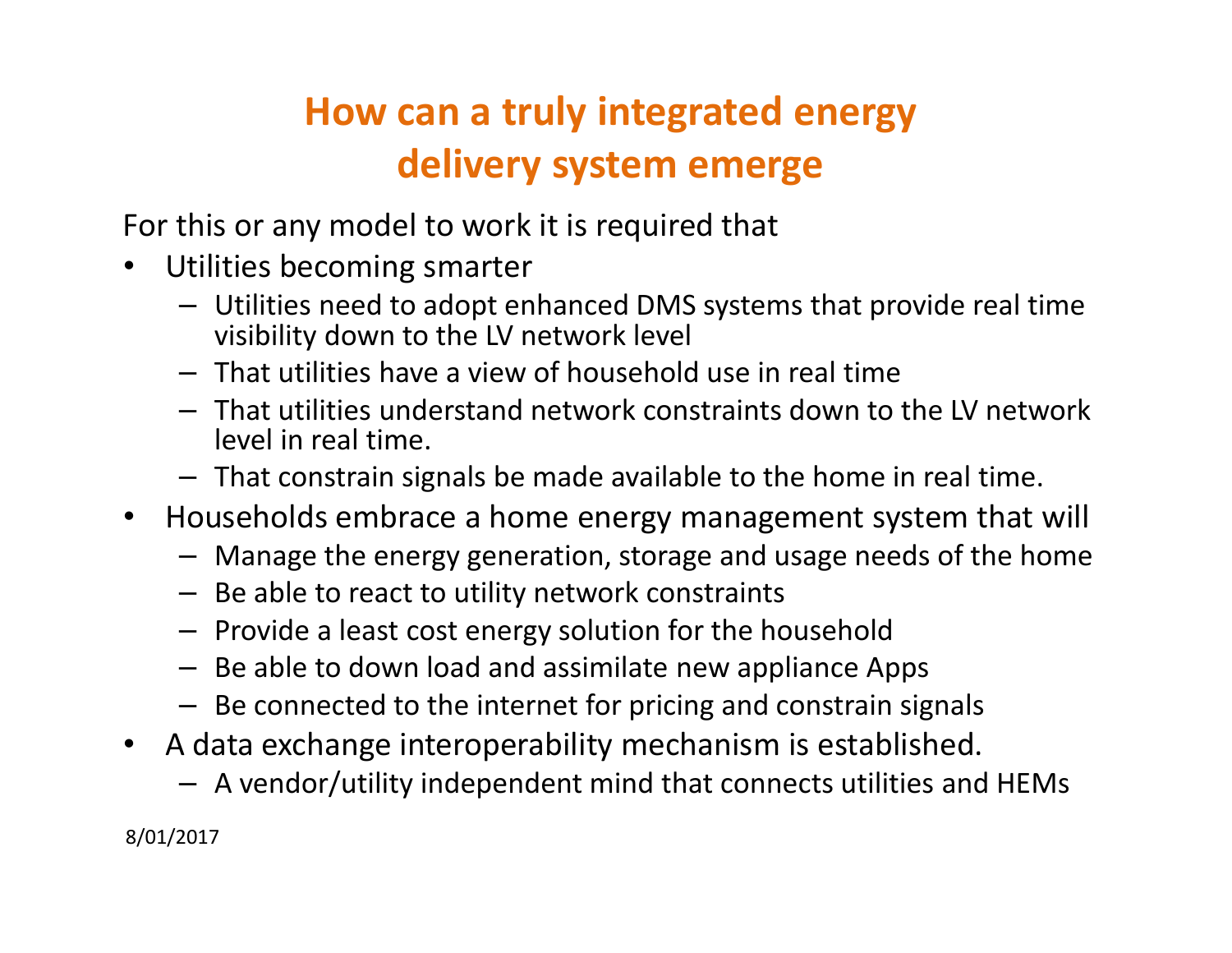### How might Society Manage Distributed Energy Resources and Associated Load Constraints in the Future

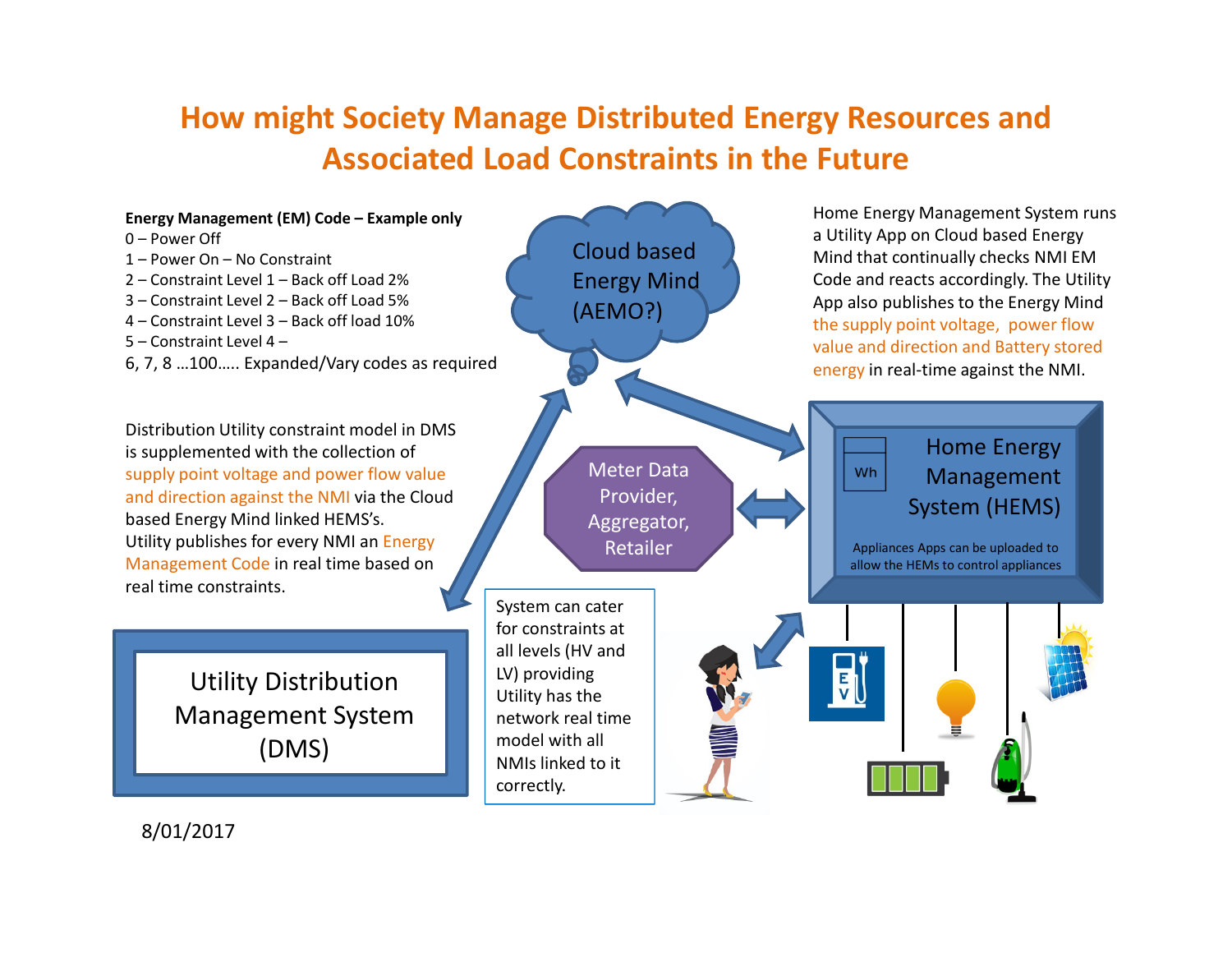## **Discussion**

 The solution purpose is to create an environment in which utilities and households can co exist by creating a flexible and dynamic network.

#### The solution needs to be

- Least cost
	- Assumes Utility has DMS with Constrains Model in real-time
	- Assumes residence has a Home Energy Management System connected to the Internet.
	- Assumes that the HEMS can act as the supply point metering infrastructure to reduce duplication of equipment.
- Flexible & Dynamic
	- Needs to work in real-time which is achievable using the cloud as a data exchange tool.
	- It is anticipated that for 99+% of the time no constraints are likely to be deployed by Distribution Utility due to the largely robust nature and excess capacity within the distribution networks.
- Endorsed by Governments & Regulation
	- Simple requirement that Utilities deploy a DMS system to LV level with Constraints Model –Regulator ensures funding to deploy (most utilities have a DMS so this will be an enhancement).
	- Requirement that a Residence with PV, Battery or EV deploy a Home Energy Management System with Internet connectivity that runs an application that responds to network constraints (Government support through subsidy for HEMS's).
	- the standard for HEMS requires the response to Constraint Codes and publishes data to be defined
	- Regulation allows HEMS's to include the supply point metering infrastructure provided the supply point metering capability meets the metering code. This will ensure there is reduced duplication with the HEMS located in the meter board reducing install costs.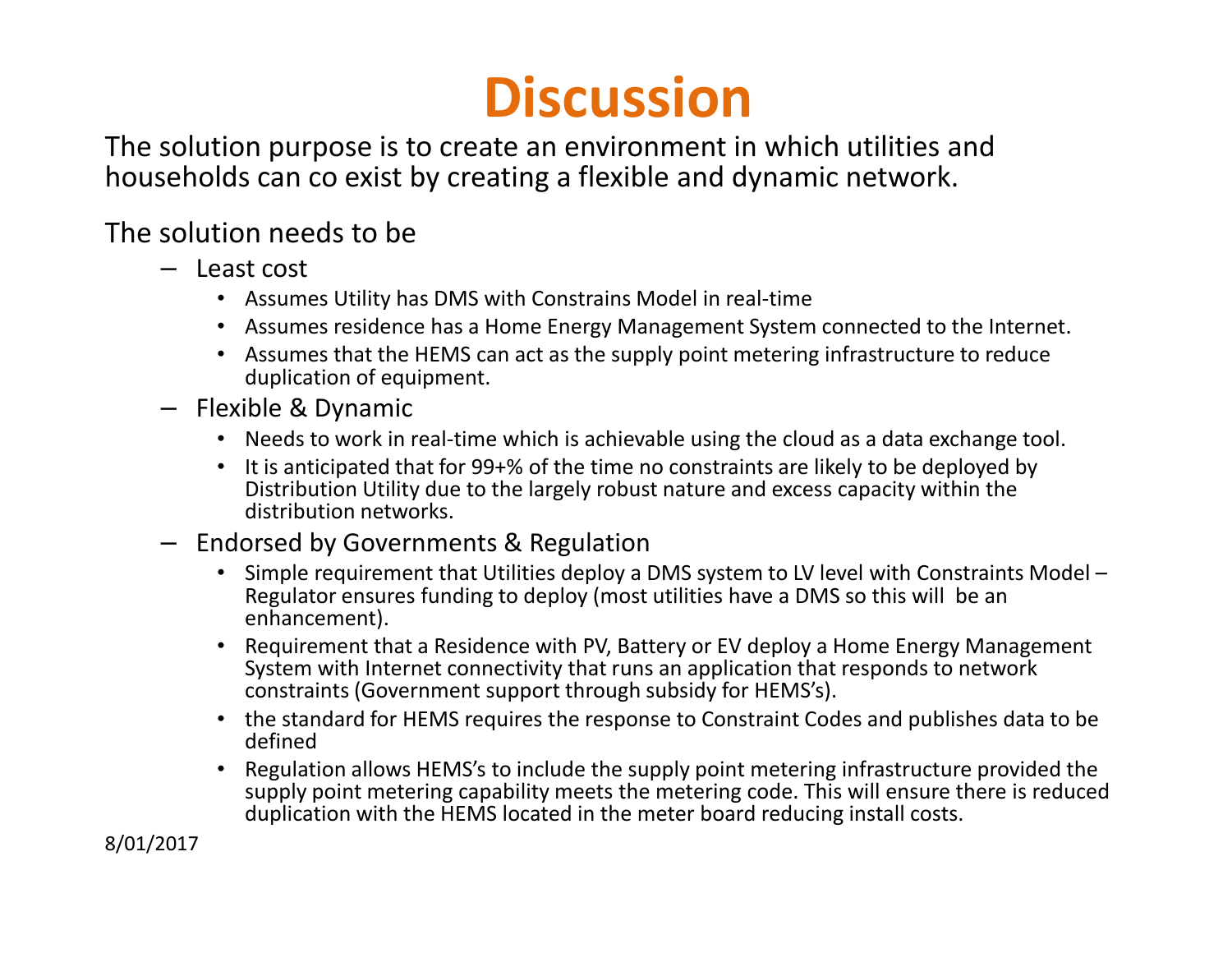## Energy Mind

- $\bullet$  There is an opportunity that AEMO could be the owner and manager of the 'Energy Mind'.
	- This would provide consumer protection against privacy concerns
	- Provide the security demanded by Distributors, Retailers and home owners
	- Provide AEMO and Distributors a method of load shedding control at more discreet level than total blackouts – retain priority load segments – that is Traffic lights, transport, life support customers etc.
- $\bullet$  The ability for AEMO to also understand and model the stored energy capacity in the Australian Network in real time would also provide a forward indication of energy capacity and management requirements and also enhance generator bidding modelling as disruptive technologies are network connected.
- $\bullet$  If AEMO do not wish to be involved then individual DNSPs can still interface with the HEMS to provide the constraint management required at the Distribution level.